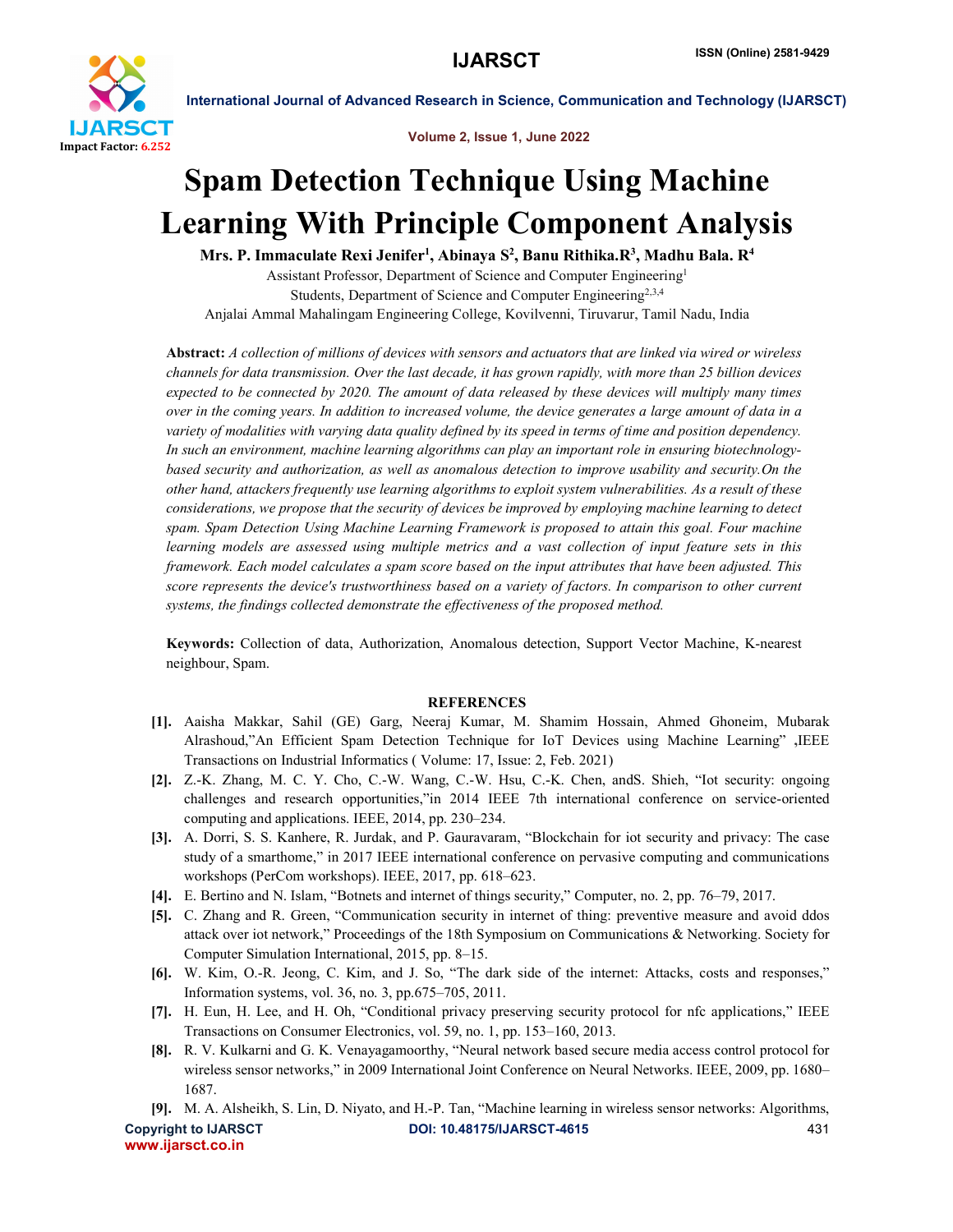

International Journal of Advanced Research in Science, Communication and Technology (IJARSCT)

## Volume 2, Issue 1, June 2022

strategies, and applications,"IEEE Communications Surveys & Tutorials, vol. 16, no. 4, pp. 1996–2018, 2014.

- [10]. A. L. Buczak and E. Guven, "A survey of data mining and machine learning methods for cyber security intrusion detection," IEEE Communications Surveys & Tutorials, vol. 18, no. 2, pp. 1153–1176, 2015.
- [11]. F. A. Narudin, A. Feizollah, N. B. Anuar, and A. Gani, "Evaluation of machine learning classifiers for mobile malware detection," Soft Computing, vol. 20, no. 1, pp. 343–357, 2016.
- [12]. N. Sutta, Z. Liu, and X. Zhang, "A study of machine learningalgorithms on email spam classification," in Proceedings of the 35th International Conference, ISC High Performance 2020, vol. 69, pp. 170– 179,Frankfurt,Germa.
- [13]. L. Xiao, Y. Li, X. Huang, and X. Du, "Cloud-based malware detection game for mobile devices with offloading," IEEE Transactions on Mobile Computing, vol. 16, no. 10, pp. 2742–2750, 2017.
- [14]. J. W. Branch, C. Giannella, B. Szymanski, R. Wolff, and H. Kargupta, "In-network outlier detection in wireless sensor networks," Knowledge and information systems, vol. 34, no. 1, pp. 23–54, 2013.
- [15]. I. Jolliffe, Principal component analysis. Springer, 2011.
- [16]. I. Guyon and A. Elisseeff, "An introduction to variable and feature selection," Journal of machine learning research, vol. 3, no. Mar, pp. 1157–1182, 2003.
- [17]. L. Yu and H. Liu, "Feature selection for high-dimensional data: A fast correlation-based filter solution," in Proceedings of the 20th international conference on machine learning (ICML-03), 2003, pp. 856–863.
- [18]. A. H. Sodhro, S. Pirbhulal, and V. H. C. de Albuquerque, "Artificial intelligence driven mechanism for edge computing based industrial applications," IEEE Transactions on Industrial Informatics, 2019.
- [19]. A. H. Sodhro, Z. Luo, G. H. Sodhro, M. Muzamal, J. J. Rodrigues, and V. H. C. de Albuquerque, "Artificial intelligence based qos optimization for multimedia communication in iov systems," Future Generation Computer Systems, vol. 95, pp. 667–680, 2019.
- [20]. L. University, "Refit smart home dataset," https://repository.lboro.ac.uk/ articles/REFIT Smart Home dataset/2070091, 2019 (accessed April 26, 2019).
- [21]. R, "Rstudio," 2019 (accessed October 23, 2019
- [22]. T. Vyas, P. Prajapati, and S. Gadhwal, "A survey and evaluation of supervised machine learning techniques for spam e-mail filtering," in Proceedings of the 2015 IEEE international conference on electrical, computer and communication technologies (ICECCT), IEEE, Tamil Nadu, India, March 2015.
- [23]. L. N. Petersen, "(e ageing body in monty Python live (mostly)," European Journal of Cultural Studies, vol. 21, no. 3, pp. 382–394, 2018.
- [24]. L. Zhuang, J. Dunagan, D. R. Simon, H. J. Wang, and J. D. Tygar, "Characterizing botnets from email spam records," LEET, vol. 8, pp. 1–9, 2008.
- [25]. W. N. Gansterer, A. G. K. Janecek, and R. Neumayer, "Spam filtering based on latent semantic indexing," in Survey of Text Mining II, pp. 165–183, Springer, New York, NY, USA, 2008.
- [26]. D. Lee, M. J. Lee, and B. J. Kim, "Deviation-based spamfiltering method via stochastic approach," EPL (Europhysics Letters), vol. 121, no. 6, Article ID 68004, 2018.
- [27]. A. K. Jain and B. B. Gupta, "Towards detection of phishing websites on client-side using machine learning based approach," Telecommunication Systems, vol. 68, no. 4, pp. 687–700, 2018.
- [28]. M. F. N. K. Pathan and V. Kamble, "A review various techniques for content based spam filtering," Engineering and Technology, vol. 4, 2018.
- [29]. A. K. Jain and B. B. Gupta, "A novel approach to protect against phishing attacks at client side using autoupdated white-list," EURASIP Journal on Information Security, vol. 2016, no. 1, p. 9, 2016.
- [30]. A. Bhowmick and S. M. Hazarika, "Machine learning for E-mail spam filtering: review, techniques and trends," 2016, https://www.researchgate.net/publication/303812063 Machine Learning for Email Spam Filtering ReviewTechniques and Trends
- [31]. M. Bassiouni, M. Ali, and E. A. El-Dahshan, "Ham and spam e-mails classification using machine learning techniques," Journal of Applied Security Research, vol. 13, no. 3, pp. 315– 331, 2018.
- [32]. J. R. M´endez, T. R. Cotos-Yañez, and D. Ruano-Ord´as, "A new semantic-based feature selection method for